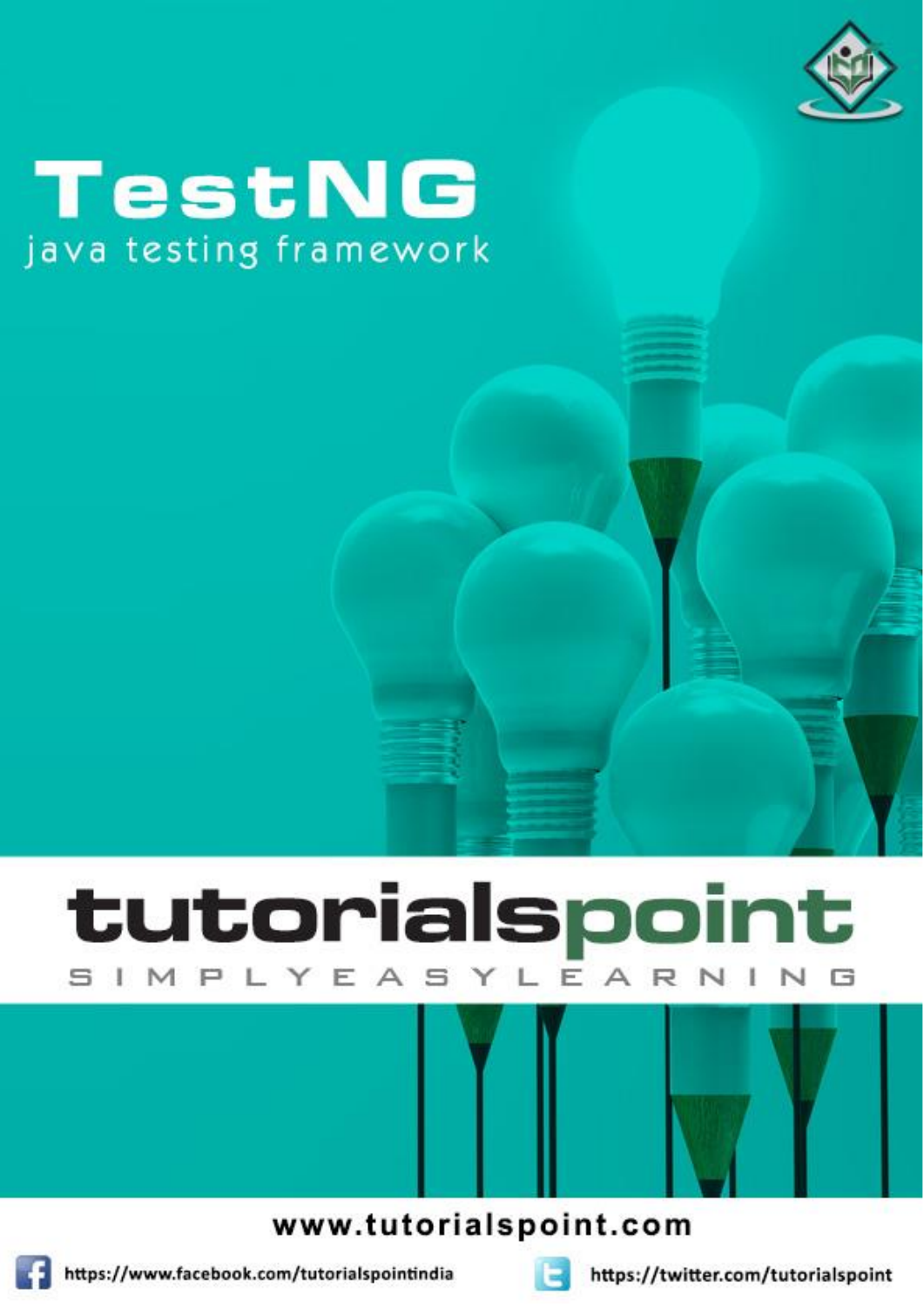### **About theTutorial**

TestNG is a testing framework developed in the lines of JUnit and NUnit, however it introduces some new functionalities that make it more powerful and easier to use.

TestNG is designed to cover all categories of tests: unit, functional, end-to-end, integration, etc., and it requires JDK 5 or higher.

This tutorial provides a good understanding on TestNG framework needed to test an enterprise-level application to deliver it with robustness and reliability.

#### **Audience**

This tutorial is designed for software professionals interested in learning the features of TestNG Framework in simple and easy steps and implement it in practice.

#### **Prerequisites**

Before proceeding with this tutorial, you should have a basic understanding of Java programming language, text editor, and execution of programs, etc. As you are going to use TestNG to handle all levels of Java project testing, it will be helpful if you have a prior knowledge of software development and software testing processes.

### **Copyright & Disclaimer**

Copyright 2015 by Tutorials Point (I) Pvt. Ltd.

All the content and graphics published in this e-book are the property of Tutorials Point (I) Pvt. Ltd. The user of this e-book is prohibited to reuse, retain, copy, distribute or republish any contents or a part of contents of this e-book in any manner without written consent of the publisher.

We strive to update the contents of our website and tutorials as timely and as precisely as possible, however, the contents may contain inaccuracies or errors. Tutorials Point (I) Pvt. Ltd. provides no guarantee regarding the accuracy, timeliness or completeness of our website or its contents including this tutorial. If you discover any errors on our website or in this tutorial, please notify us at [contact@tutorialspoint.com](mailto:contact@tutorialspoint.com)

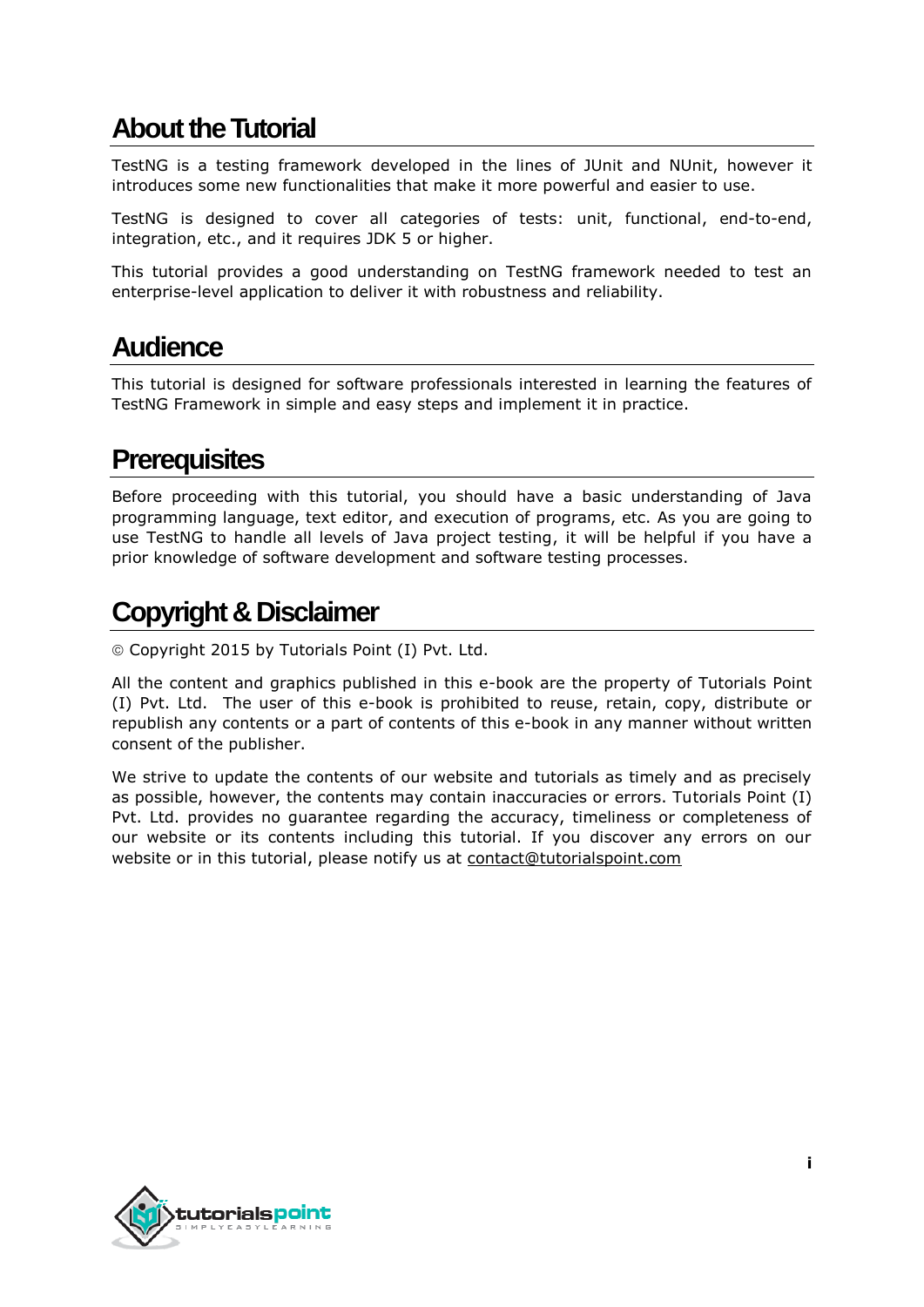## **Table of Contents**

| ij |
|----|

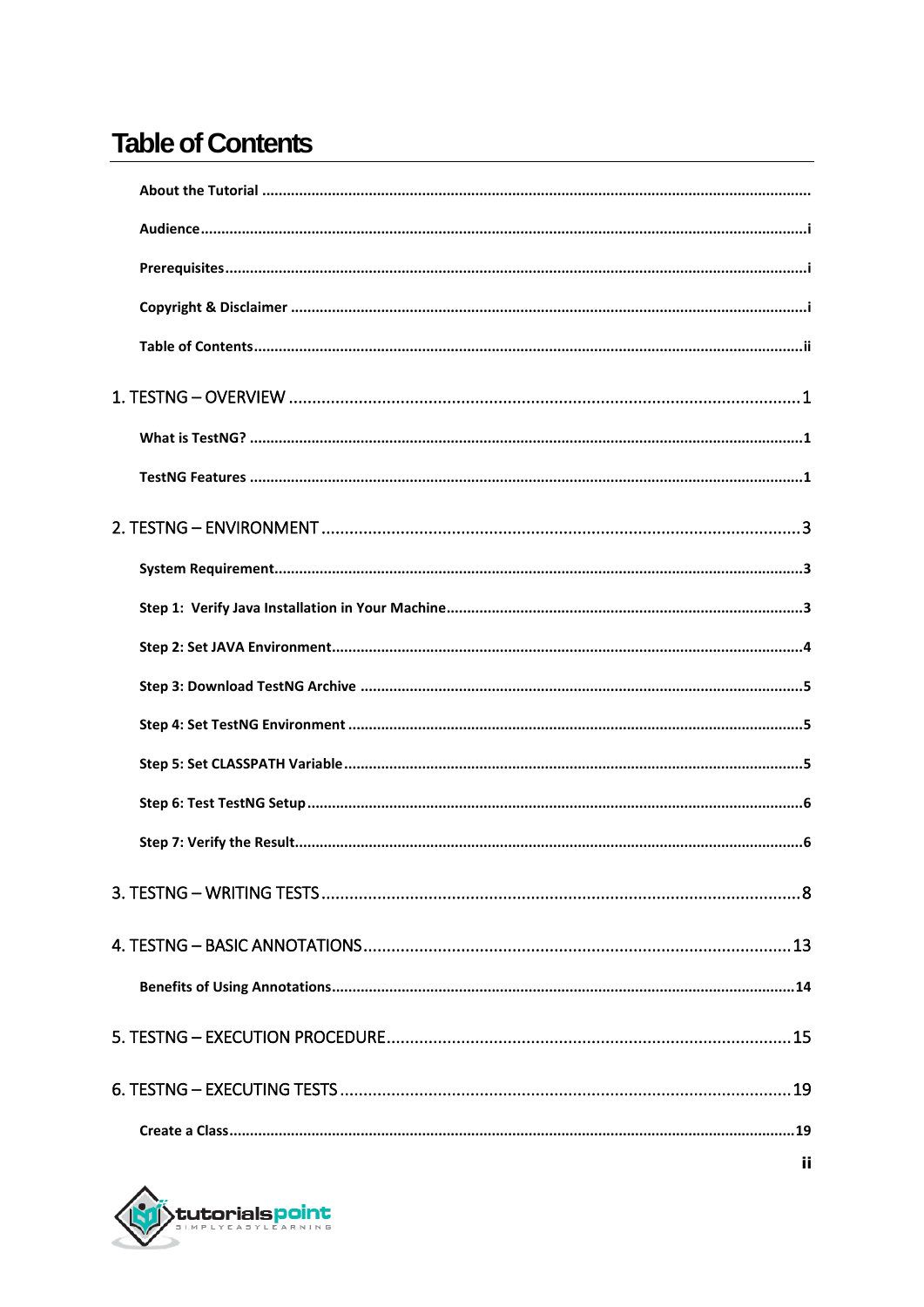| Create a Class | 35  |
|----------------|-----|
|                |     |
|                |     |
|                |     |
|                |     |
|                |     |
|                |     |
|                |     |
|                | iii |

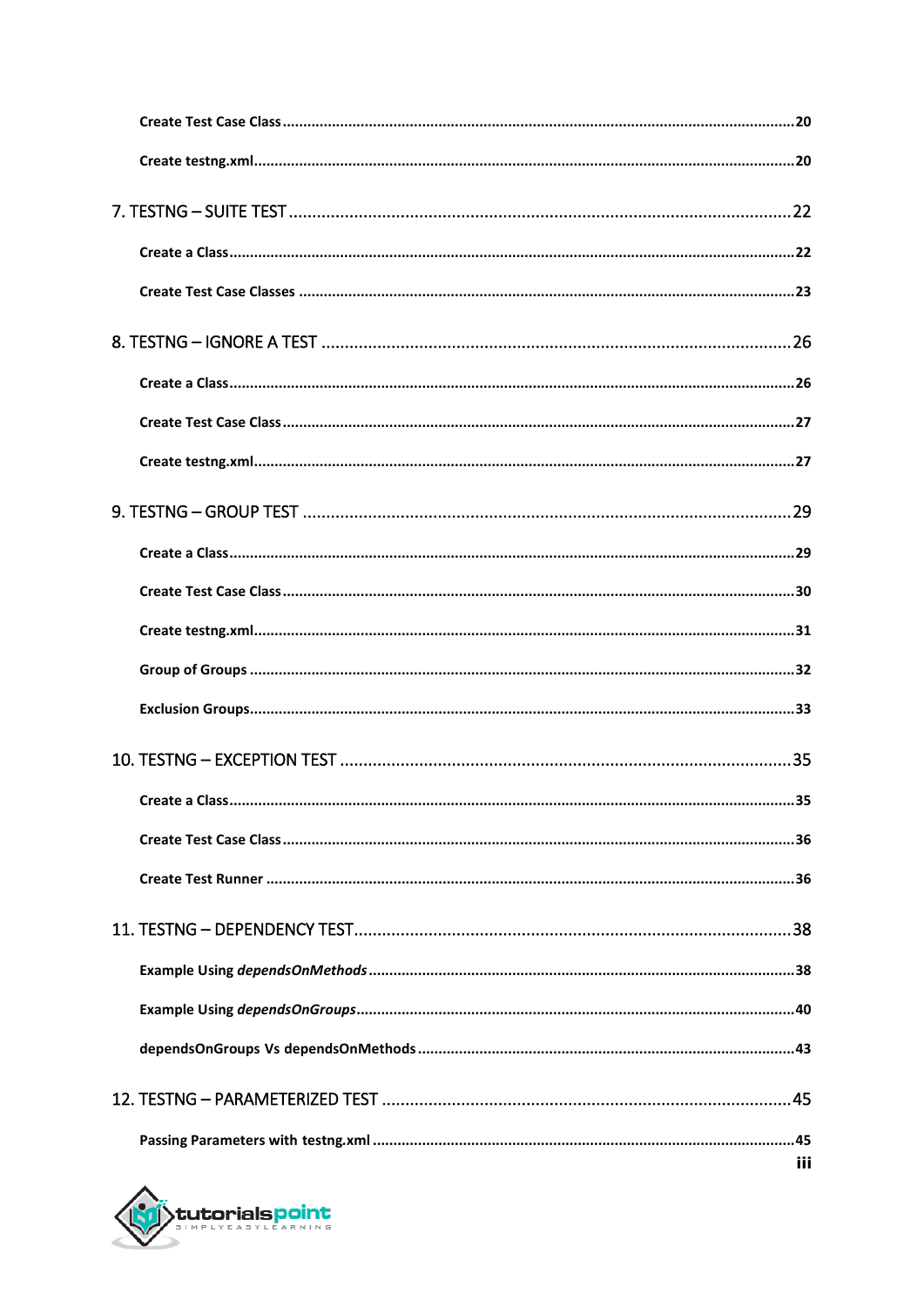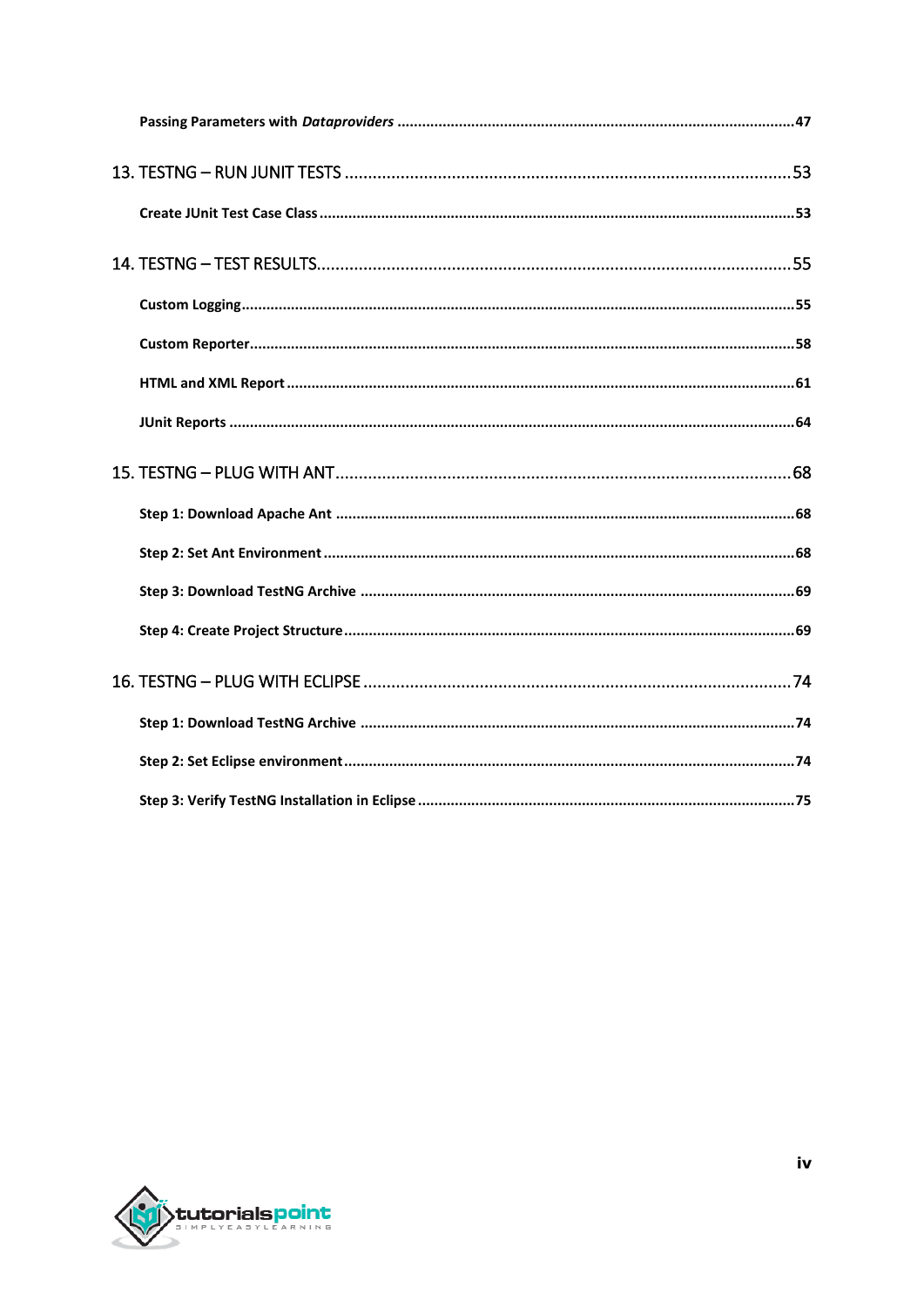# 1. TESTNG – OVERVIEW

Testing is the process of checking the functionality of an application to ensure it works as per requirements. Unit testing comes into picture at the developer level where adequate measures are taken to test every single entity (class or method) to ensure the final product meets the requirements.

JUnit has driven developers to understand the usefulness of tests, especially of unit tests, when compared to any other testing framework. Leveraging a rather simple, pragmatic, and strict architecture, JUnit has been able to "infect" great number of developers. Do take a look at our tutorial on JUnit to have a good understanding of its features. JUnit, at the same time, has some shortcomings as well, which are listed below:

- Initially designed to enable unit testing only, now used for all kinds of testing.
- Cannot do dependency testing.
- Poor configuration control (setUp/tearDown).
- Intrusive (forces you to extend classes and name your methods a certain way).
- Static programming model (forces you to recompile unnecessarily).
- The management of different suites of tests in complex projects can be very tricky.

## **What is TestNG?**

Definition of TestNG as per its documentation is as follows:

*TestNG is a testing framework inspired from JUnit and NUnit, but introducing some new functionalities that make it more powerful and easier to use.*

TestNG is an open source automated testing framework; where **NG** means **N**ext**G**eneration. TestNG is similar to JUnit (especially JUnit 4), but it is not a JUnit extension. It is inspired by JUnit. It is designed to be better than JUnit, especially when testing integrated classes. The creator of TestNG is *Cedric Beust*.

Eliminating most of the limitations of the older framework, TestNG gives the developer the ability to write more flexible and powerful tests. As it heavily borrows from Java Annotations (introduced with JDK 5.0) to define tests, it can also show you how to use this new feature of the Java language in a real production environment.

### **TestNG Features**

- Supports annotations.
- TestNG uses more Java and OO features.

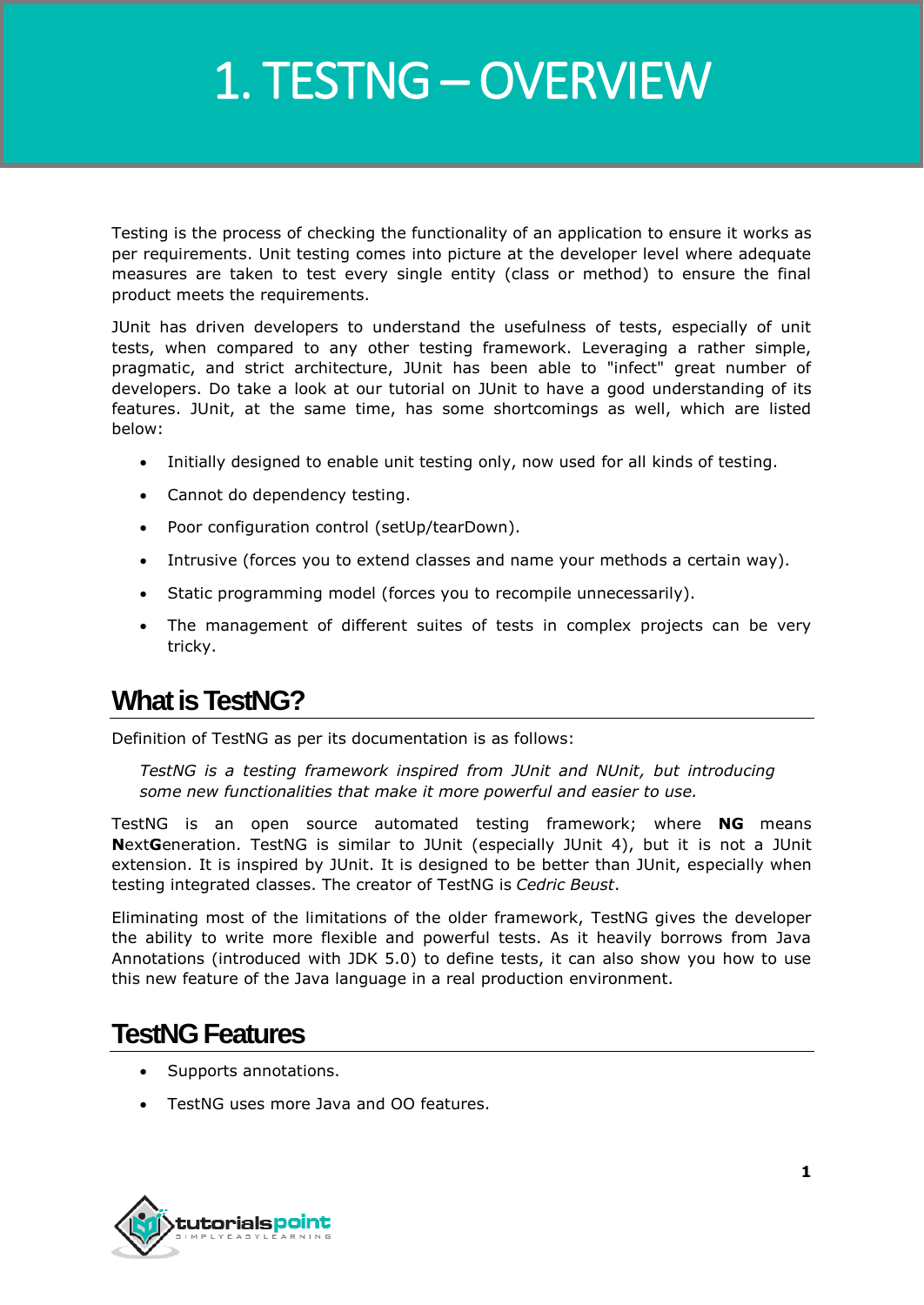- Supports testing integrated classes (e.g., by default, no need to create a new test class instance for every test method).
- Separates compile-time test code from run-time configuration/data info.
- Flexible runtime configuration.
- Introduces 'test groups'. Once you have compiled your tests, you can just ask TestNG to run all the "front-end" tests, or "fast", "slow", "database" tests, etc.
- Supports Dependent test methods, parallel testing, load testing, and partial failure.
- Flexible plug-in API.
- Support for multi-threaded testing.

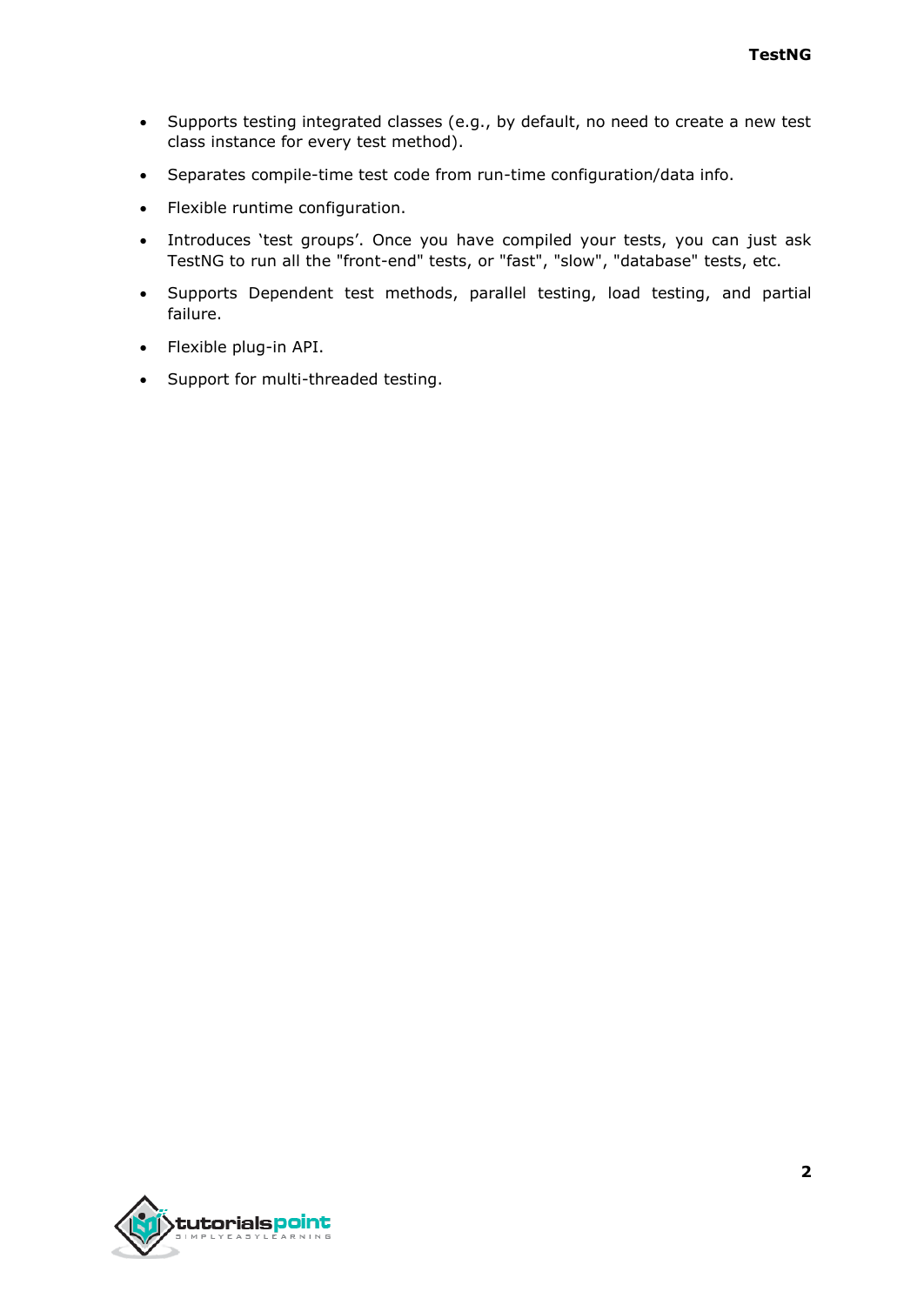# **TestNG** 2. TESTNG – ENVIRONMENT

TestNG is a framework for Java, so the very first requirement is to have JDK installed in your machine.

### **System Requirement**

| JDK.                    | 1.5 or above.           |
|-------------------------|-------------------------|
| Memory                  | No minimum requirement. |
| Disk Space              | No minimum requirement. |
| <b>Operating System</b> | No minimum requirement. |

## **Step 1: Verify Java Installation in Your Machine**

Open the console and execute a java command based on the operating system you have installed on your system.

| <b>OS</b> | Task                  | Command                            |
|-----------|-----------------------|------------------------------------|
| Windows   | Open Command Console  | $c:\rangle$ java -version          |
| Linux     | Open Command Terminal | \$ java -version                   |
| Mac       | Open Terminal         | machine: ~ joseph\$ java - version |

Let's verify the output for all the operating systems:

| <b>OS</b> | Output                                                          |
|-----------|-----------------------------------------------------------------|
| Windows   | java version "1.7.0_25"                                         |
|           | Java(TM) SE Runtime Environment (build 1.7.0_25-b15)            |
|           | Java HotSpot(TM) 64-Bit Server VM (build 23.25-b01, mixed mode) |

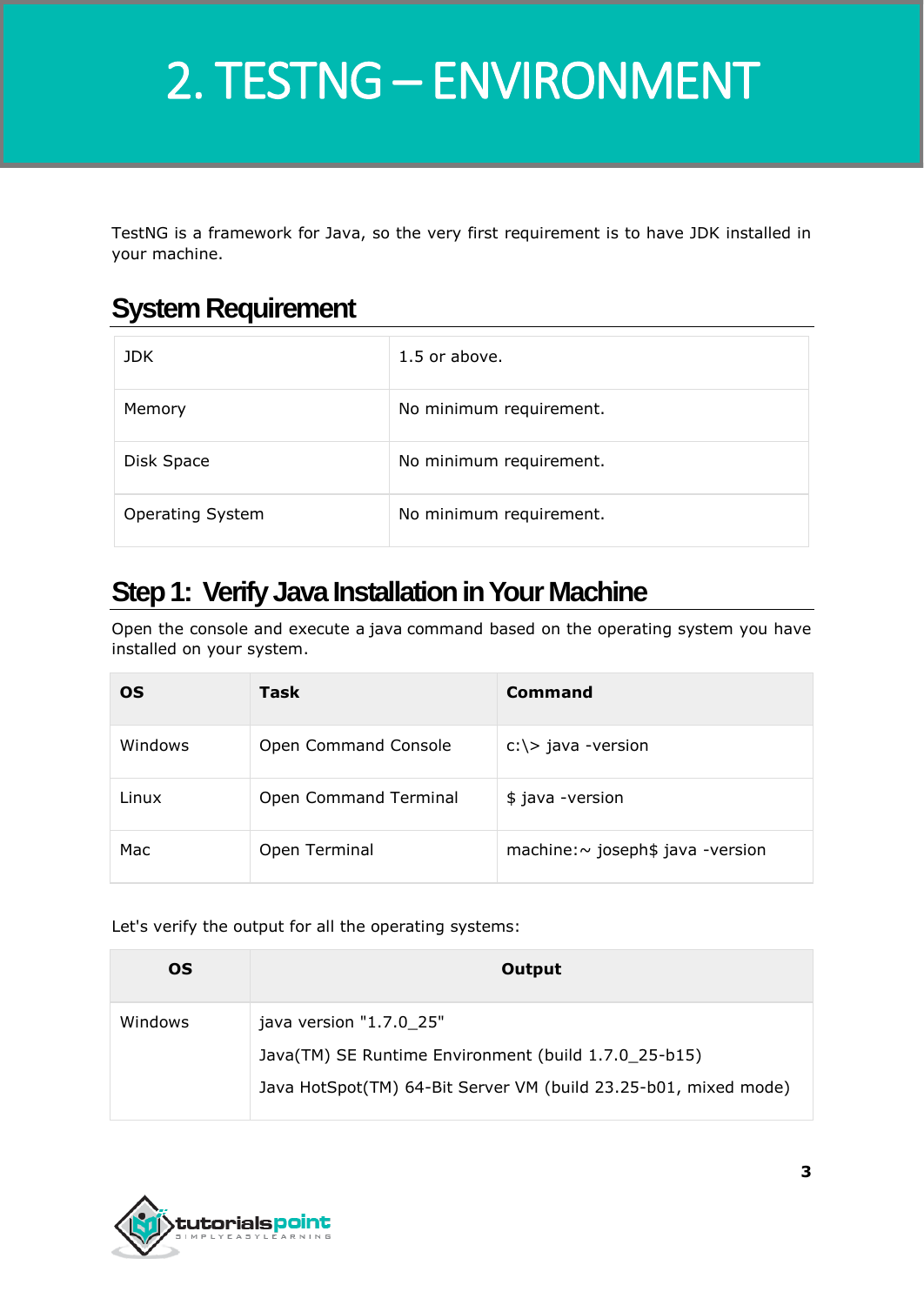| Linux | java version "1.7.0_25"                                                                                                                            |
|-------|----------------------------------------------------------------------------------------------------------------------------------------------------|
|       | Java(TM) SE Runtime Environment (build 1.7.0_25-b15)                                                                                               |
|       | Java HotSpot(TM) 64-Bit Server VM (build 23.25-b01, mixed mode)                                                                                    |
| Mac   | java version "1.7.0_25"<br>Java(TM) SE Runtime Environment (build 1.7.0_25-b15)<br>Java HotSpot(TM) 64-Bit Server VM (build 23.25-b01, mixed mode) |

If you do not have Java, install the Java Software Development Kit (SDK) from http://www.oracle.com/technetwork/java/javase/downloads/index.html. We are assuming Java 1.7.0\_25 as the installed version for this tutorial.

### **Step 2: Set JAVA Environment**

Set the **JAVA\_HOME** environment variable to point to the base directory location, where Java is installed on your machine. For example,

| <b>OS</b> | Output                                                                                      |
|-----------|---------------------------------------------------------------------------------------------|
| Windows   | JAVA HOME to C:\Program<br>variable<br>Set<br>the<br>environment<br>Files\Java\jdk1.7.0 25. |
| Linux     | Export JAVA_HOME=/usr/local/java-current.                                                   |
| Mac       | Export JAVA_HOME=/Library/Java/Home.                                                        |

Append Java compiler location to System Path.

| OS.     | Output                                                                                              |
|---------|-----------------------------------------------------------------------------------------------------|
| Windows | Append the string C:\Program Files\Java\jdk1.7.0_25\bin at the end<br>of the system variable, Path. |
| Linux   | Export PATH=\$PATH:\$JAVA_HOME/bin/                                                                 |
| Mac     | Not required                                                                                        |

Verify Java Installation using the command **java -version** as explained above.

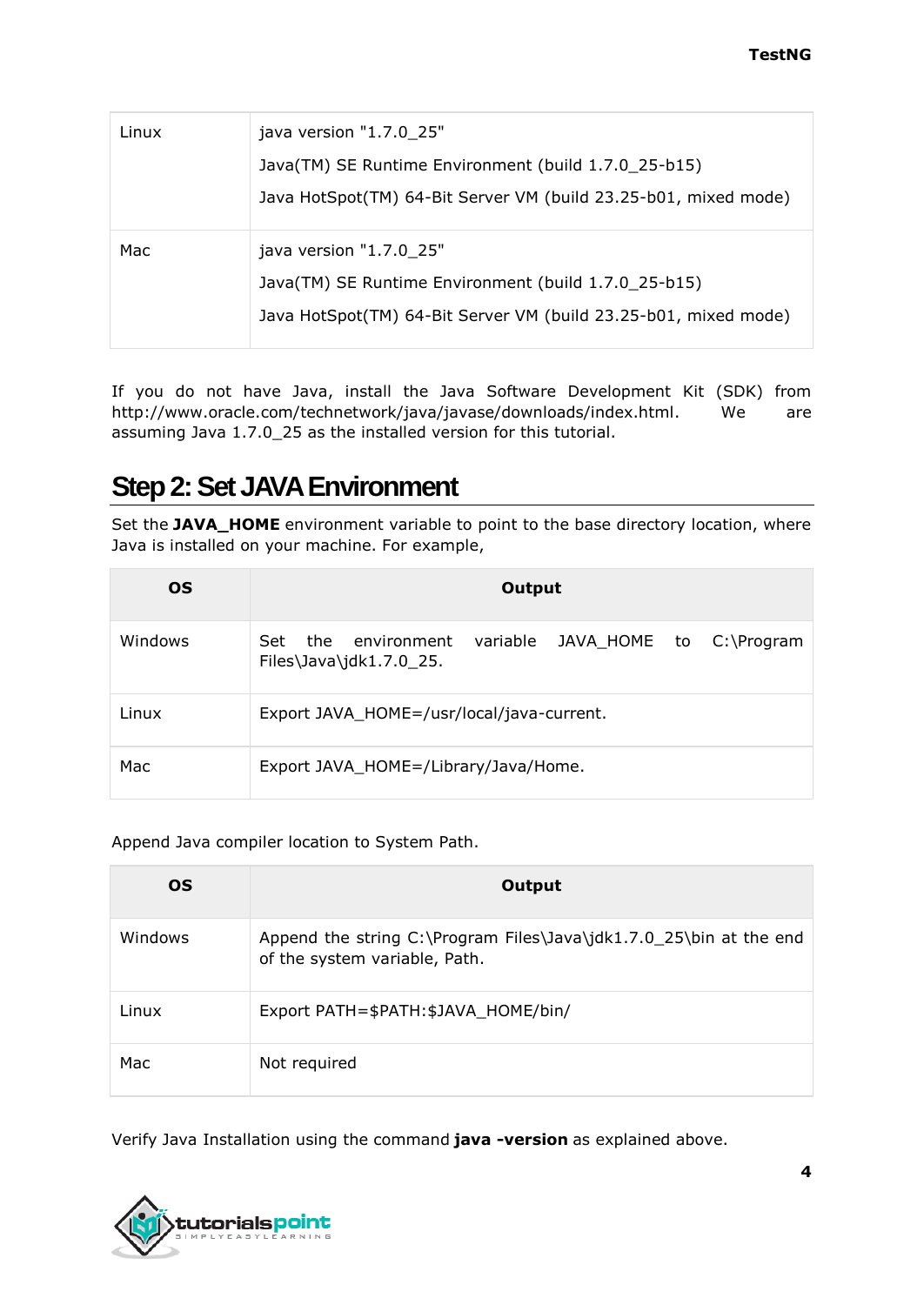## **Step 3: Download TestNG Archive**

Download the latest version of TestNG jar file from http://www.testng.org. At the time of writing this tutorial, we have downloaded *testng-6.8.jar* and copied it onto C:\>TestNG folder.

| <b>OS</b> | <b>Archive name</b> |
|-----------|---------------------|
| Windows   | testng-6.8.jar      |
| Linux     | testng-6.8.jar      |
| Mac       | testng-6.8.jar      |

# **Step 4: Set TestNG Environment**

Set the **TESTNG\_HOME** environment variable to point to the base directory location, where TestNG jar is stored on your machine. The following table shows how to set the environment variable in Windows, Linux, and Mac, assuming that we've stored testng-6.8.jar at the location C:\>TestNG.

| OS.     | <b>Description</b>                                     |
|---------|--------------------------------------------------------|
| Windows | Set the environment variable TESTNG_HOME to C:\TESTNG. |
| Linux   | Export TESTNG_HOME=/usr/local/TESTNG.                  |
| Mac     | Export TESTNG_HOME=/Library/TESTNG.                    |

## **Step 5: Set CLASSPATH Variable**

Set the **CLASSPATH** environment variable to point to the TestNG jar location.

| OS.     | <b>Description</b>                                                                     |
|---------|----------------------------------------------------------------------------------------|
| Windows | Set the environment variable CLASSPATH to<br>%CLASSPATH%;%TESTNG HOME%\testng-6.8.jar. |
| Linux   | Export CLASSPATH=\$CLASSPATH:\$TESTNG HOME/testng-6.8.jar.                             |

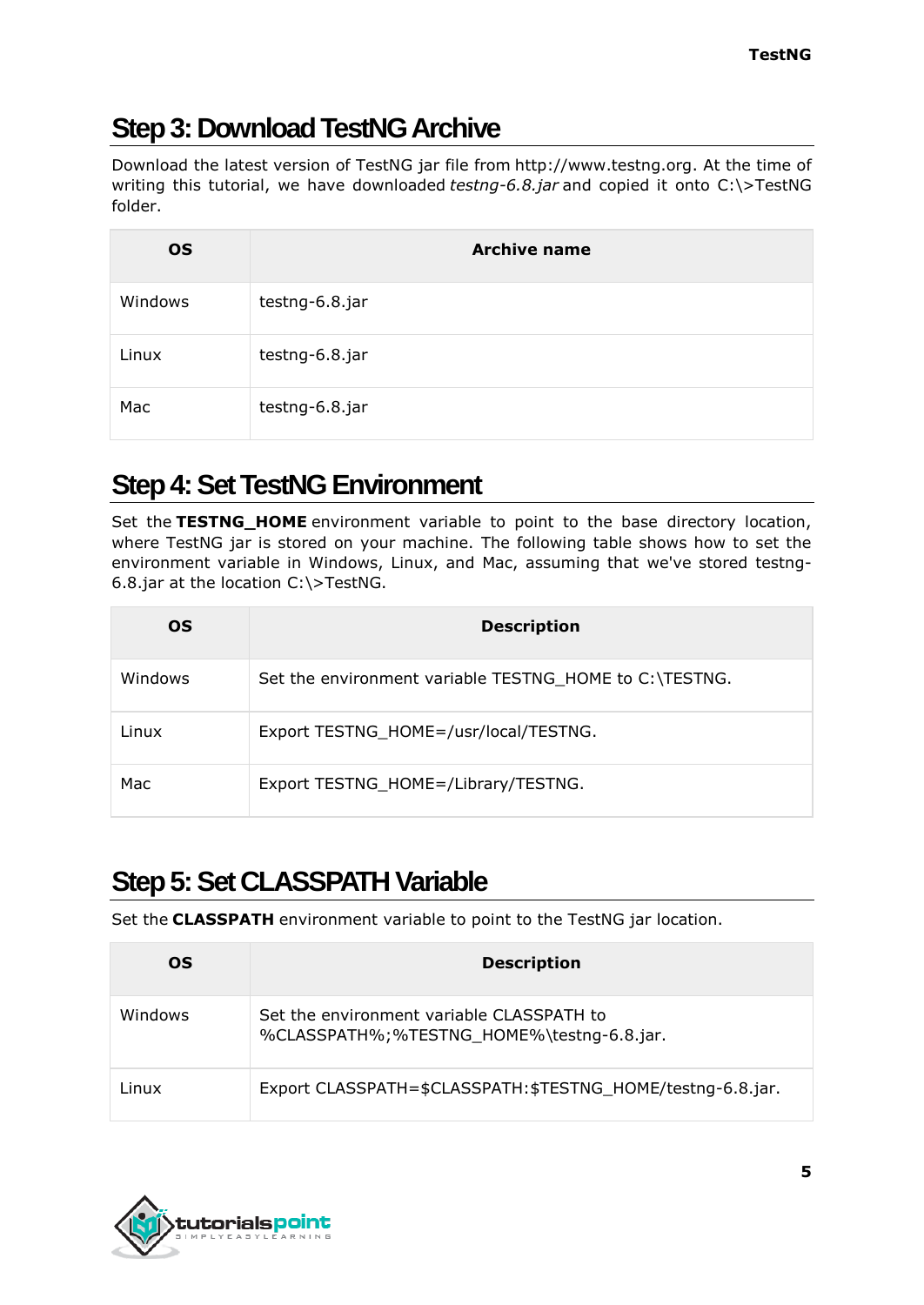Mac export CLASSPATH=\$CLASSPATH: \$TESTNG\_HOME/testng-6.8.jar.

### **Step 6: Test TestNG Setup**

Create a java class file named TestNGSimpleTest at C:\>TestNG\_WORKSPACE.

```
import org.testng.annotations.Test;
import static org.testng.Assert.assertEquals;
public class TestNGSimpleTest {
     @Test
     public void testAdd() {
           String str = "TestNG is working fine";
            assertEquals("TestNG is working fine", str);
     }
}
```
TestNG can be invoked in several different ways:

- With a testng.xml file.
- With ANT.
- From the command line.

Let us invoke using the testng.xml file. Create an xml file with the name testng.xml in C:\>TestNG\_WORKSPACE to execute Test case(s).

```
<?xml version="1.0" encoding="UTF-8"?>
<!DOCTYPE suite SYSTEM "http://testng.org/testng-1.0.dtd" >
<suite name="Suite1">
   <test name="test1">
     <classes>
        <class name="TestNGSimpleTest"/>
     </classes>
   </test>
</suite>
```
#### **Step 7: Verify the Result**

Compile the class using **javac** compiler as follows:

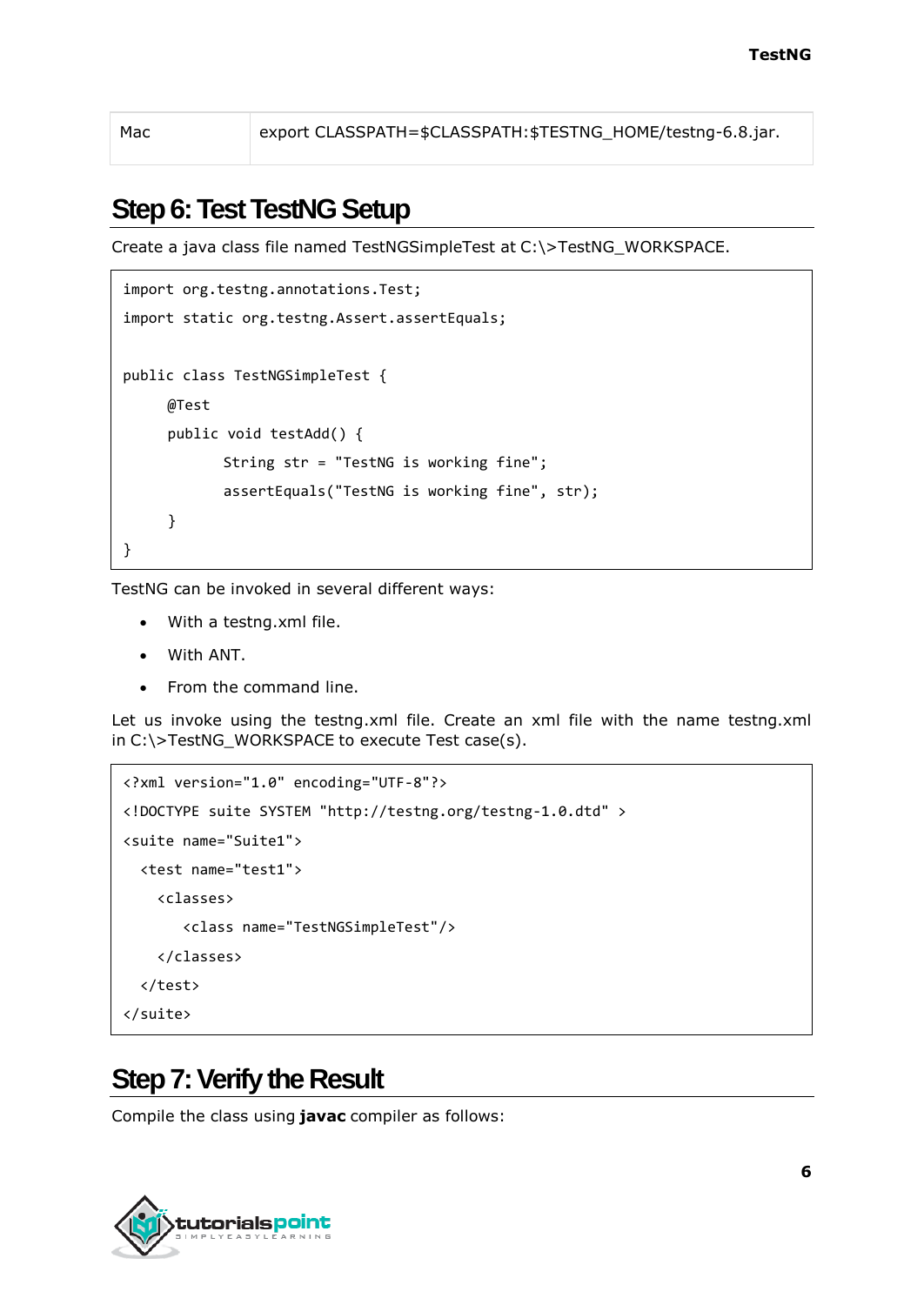C:\TestNG\_WORKSPACE>javac TestNGSimpleTest.java

Now, invoke the testng.xml to see the result:

C:\TestNG\_WORKSPACE>java -cp "C:\TestNG\_WORKSPACE" org.testng.TestNG testng.xml

Verify the output.

===============================================

Suite1

Total tests run: 1, Failures: 0, Skips: 0

===============================================